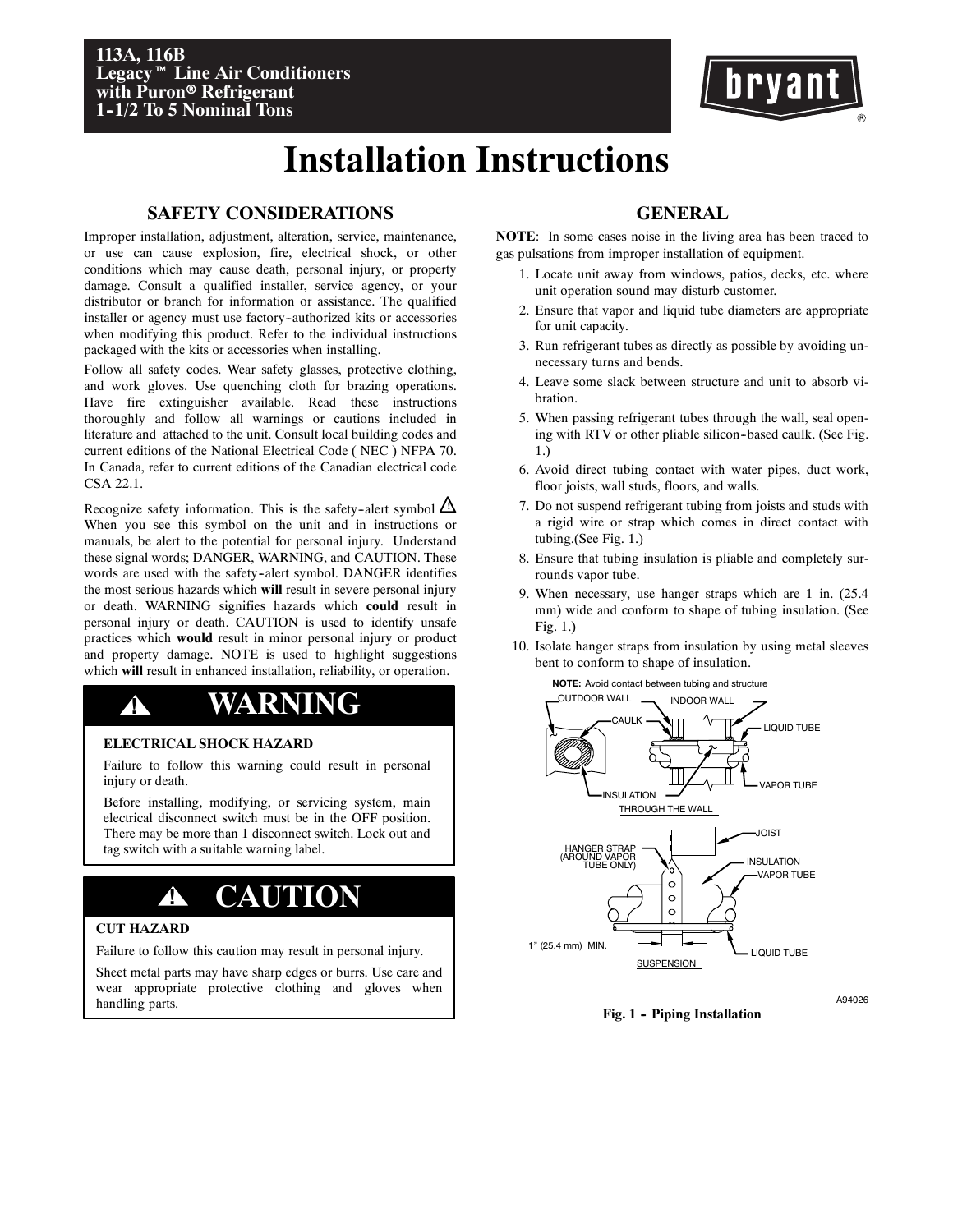The outdoor unit contains system refrigerant charge for operation with AHRI rated indoor unit when connected by 15 ft. (4.57 m) of field--supplied or factory accessory tubing. For proper unit operation, check refrigerant charge using charging information located on control box cover and/or in the Check Charge section of this instruction.

**IMPORTANT**: Maximum liquid-line size is 3/8-in. OD for all residential applications including long line. Refer to Residential Piping and Longline Guideline for further information.

**IMPORTANT:** Always install the factory-supplied liquid-line filter drier. If replacing the filter drier, refer to Product Data Digest for appropriate part number. Obtain replacement filter driers from your distributor or branch.

# **INSTALLATION**

### **Check Equipment and Job Site**

#### UNPACK UNIT

Move to final location. Remove carton taking care not to damage unit.

#### **Inspect Equipment**

File claim with shipping company prior to installation if shipment is damaged or incomplete. Locate unit rating plate on unit corner panel. It contains information needed to properly install unit. Check rating plate to be sure unit matches job specifications.

#### **Install on a Solid, Level Mounting Pad**

If conditions or local codes require the unit be attached to pad, tie down bolts should be used and fastened through knockouts provided in unit base pan. Refer to unit mounting pattern in Fig. 2 to determine base pan size and knockout hole location.

For hurricane tie downs, contact local distributor for details and PE (Professional Engineer) certification, if required by local authorities.

On rooftop applications, mount on level platform or frame. Place unit above a load-bearing wall and isolate unit and tubing set from structure. Arrange supporting members to adequately support unit and minimize transmission of vibration to building. Consult local codes governing rooftop applications.

Roof mounted units exposed to winds may require wind baffles. Consult the Application Guideline and Service Manual -- Residential Split System Air Conditioners and Heat Pumps for wind baffle construction.

**NOTE:** Unit must be level to within  $\pm 2^{\circ}$  ( $\pm 3/8$  in./ft ,. $\pm 9.5$  mm/m) per compressor manufacturer specifications.

#### **Clearance Requirements**

When installing, allow sufficient space for airflow clearance, wiring, refrigerant piping, and service. Allow 24 in. (609.6 mm) clearance to service end of unit and 48 in. (1219.2 mm) (above unit. For proper airflow, a 6-in. (152.4 mm) clearance on 1 side of unit and 12-in. (304.8 mm) on all remaining sides must be maintained. Maintain a distance of 24 in. (609.6 mm) between units or  $18$  in. (457.2 mm) if no overhang within  $12$  ft. (3.66 m) Position so water, snow, or ice from roof or eaves cannot fall directly on unit.

**NOTE**: **18" (457.2 mm) clearance option described above is approved for outdoor units with wire grille coil guard only. Units with louver panels require 24" (609.6 mm) between units.**

On rooftop applications, locate unit at least 6 in. (152.4 mm) above roof surface.

#### **Operating Ambient**

The minimum outdoor operating ambient in cooling mode without accessory is 55  $\degree$ F (12.78  $\degree$ C), and the maximum outdoor operating ambient in cooling mode is  $125^{\circ}$ F (51.67  $^{\circ}$ C).

### **Make Piping Connections**



### **PERSONAL INJURY AND ENVIRONMENTAL HAZARD**

Failure to follow this warning could result in personal injury or death.

Relieve pressure and recover all refrigerant before system repair or final unit disposal. Use all service ports and open all flow--control devices, including solenoid valves.

Federal regulations require that you do not vent refrigerant to the atmosphere. Recover during system repair or final unit disposal.

# **! CAUTION**

#### **UNIT DAMAGE HAZARD**

Failure to follow this caution may result in equipment damage or improper operation.

If ANY refrigerant tubing is buried, provide a 6-in (152.4) mm). vertical rise at service valve. Refrigerant tubing lengths up to  $36$ -in (914.4 mm). may be buried without further special consideration. Do not bury lines more than  $36$ -in. (914.4 mm).



View From Top

A05177

| UNIT BASE PAN                              | TIEDOWN KNOCKOUT LOCATIONS in. (mm) |                    |                    |  |  |  |  |  |
|--------------------------------------------|-------------------------------------|--------------------|--------------------|--|--|--|--|--|
| Dimension in. (mm)                         |                                     |                    |                    |  |  |  |  |  |
| $23 - 1/2$ X $23 - 1/2$<br>(596.9 X 596.9) | 7-13/16 (198.4)                     | $4 - 7/16$ (112.7) | 18-1/16 (458.8)    |  |  |  |  |  |
| 26 X 26<br>(660.4 X 660.4)                 | $9 - 1/8$ (231.8)                   | $4 - 7/16$ (112.7) | $21 - 1/4$ (539.8) |  |  |  |  |  |
| $31 - 1/2$ X $31 - 1/2$<br>(800.1 X 800.1) | $9 - 1/8$ (231.8)                   | $6 - 9/16$ (166.7) | 24-11/16 (627.1)   |  |  |  |  |  |
| 35 X 35<br>(889 X 889)                     | $9 - 1/8$ (231.8)                   | $6 - 9/16$ (166.7) | 28-7/16 (722.3)    |  |  |  |  |  |
|                                            |                                     |                    |                    |  |  |  |  |  |

#### **Fig. 2 -- Tiedown Knockout Locations**

Outdoor units may be connected to indoor section using accessory tubing package or field--supplied refrigerant grade tubing of correct size and condition. Rated tubing diameters shown in Table 1 are recommended up to 80 ft. (24.38 m). See Product Data for acceptable alternate vapor diameters and associated capacity losses. For tubing requirements beyond 80 ft. (24.38 m), substantial capacity and performance losses can occur. Following the recommendations in the Longline Guideline will reduce these losses. Refer to Table 1 for field tubing diameters. Refer to Table 5 for accessory requirements.

There are no buried-line applications greater than 36-in. (914.4 mm) allowed.

If refrigerant tubes or indoor coil are exposed to atmosphere, they must be evacuated to 500 microns to eliminate contamination and moisture in the system.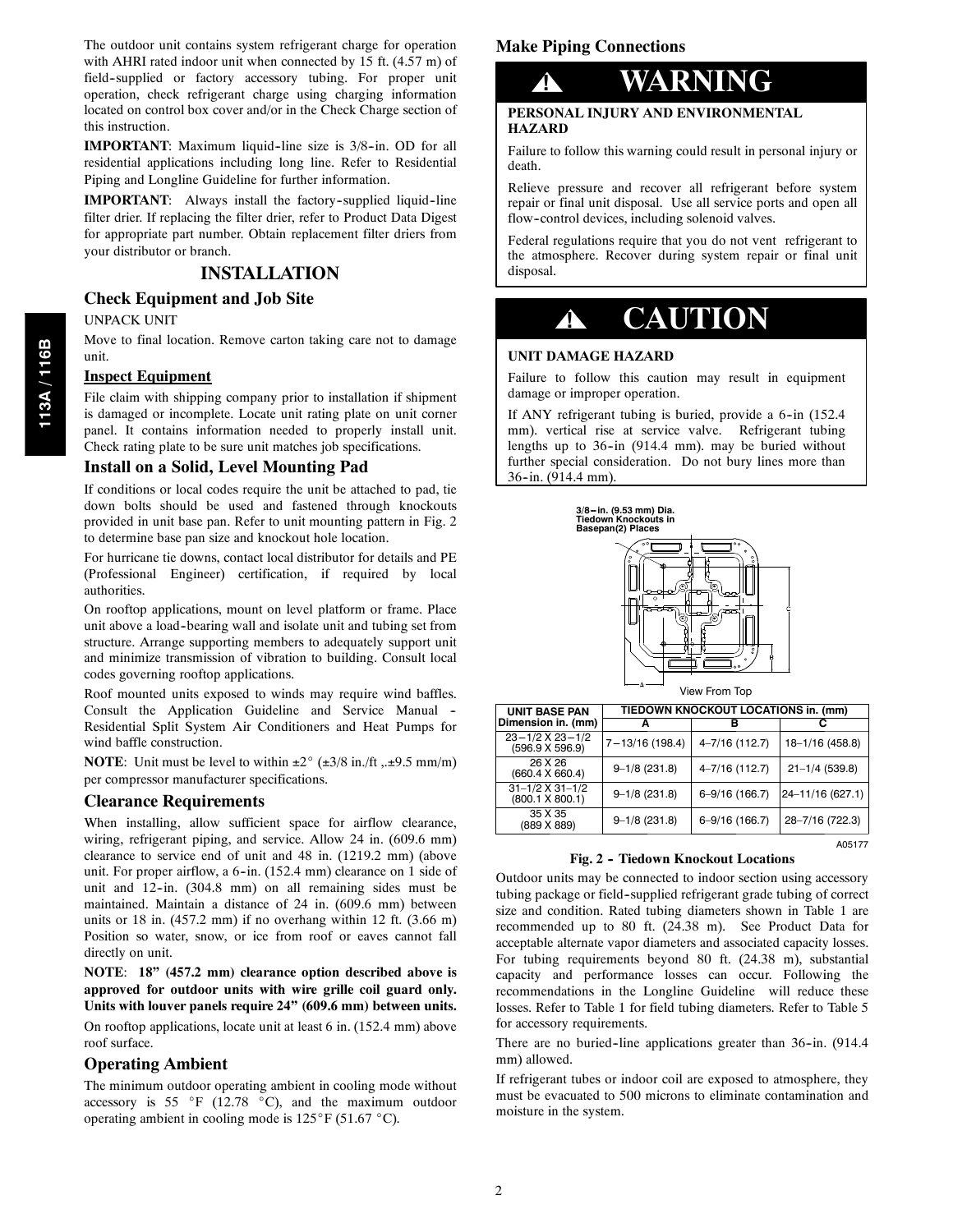# **Outdoor Unit Connected to Factory Approved Indoor Unit**

Outdoor unit contains correct system refrigerant charge for operation with factory approved AHRI rated indoor unit when connected by 15 ft.  $(4.57 \text{ m})$  of field-supplied or factory-accessory tubing, and factory supplied filter drier. Check refrigerant charge for maximum efficiency.

### **Refrigerant Tubing Connection Outdoor**

Connect vapor and liquid tubes to fittings on vapor and liquid service valves (see Table 1.) Use refrigerant grade tubing

# **Sweat Connection**

# **! CAUTION**

# **UNIT DAMAGE HAZARD**

Failure to follow this caution may result in equipment damage or improper operation.

Service valves must be wrapped in a heat-sinking material such as a wet cloth while brazing.

Use refrigeration grade tubing. Service valves are closed from factory and ready for brazing. After wrapping service valve with a wet cloth, braze sweat connections using industry accepted methods and materials. Consult local code requirements. Refrigerant tubing and indoor coil are now ready for leak testing. This check should include all field and factory joints.

**Table 1 – Refrigerant Connections and Recommended Liquid and Vapor Tube Diameters (In.)**

| 113A                      |                                              |                               |                         |  |  |  |
|---------------------------|----------------------------------------------|-------------------------------|-------------------------|--|--|--|
|                           | <b>LIQUID</b>                                | <b>RATED VAPOR*</b>           |                         |  |  |  |
| <b>UNIT SIZE (SERIES)</b> | Connection<br>& Max. Tube<br><b>Diameter</b> | Connection<br>Diameter        | Tube<br><b>Diameter</b> |  |  |  |
| 018, 024                  | 3/8                                          | 3/4                           | 3/4                     |  |  |  |
| 030                       | 3/8                                          | 3/4                           | 3/4                     |  |  |  |
| 036                       | 3/8                                          | 7/8                           | 7/8                     |  |  |  |
| 042, 048                  | 3/8                                          | 7/8                           | 7/8                     |  |  |  |
| 060                       | 3/8                                          | 7/8                           | $1 - 1/8$               |  |  |  |
|                           | 116B                                         |                               |                         |  |  |  |
|                           | <b>LIQUID</b>                                | <b>RATED VAPOR*</b>           |                         |  |  |  |
| <b>UNIT SIZE</b>          | Connection<br>& Max. Tube<br><b>Diameter</b> | Connection<br><b>Diameter</b> | Tube<br><b>Diameter</b> |  |  |  |
| 018, 024                  | 3/8                                          | 3/4                           | 3/4                     |  |  |  |
| 030                       | 3/8                                          | 3/4                           | 3/4                     |  |  |  |
| 036                       | 3/8                                          | 7/8                           | 7/8                     |  |  |  |
| 042, 048, 049             | 3/8                                          | 7/8                           | 7/8                     |  |  |  |
| 060, 061                  | 3/8                                          | 7/8                           | $1 - 1/8$               |  |  |  |

\* Units are rated with 25 ft. (7.6 m) of lineset. See Product Data sheet for performance data when using different size and length linesets.

#### **Notes**:

1. For Tubing Set lengths between 80 and 200 ft. (24.38 and 60.96 m) horizontal or 35 ft. (10.7 m) vertical differential 250 ft. (76.2 m) Total Equivalent Length), refer to the Residential Piping and Longline Guide line -- Air Conditioners and Heat Pumps using Puron refrigerant.

2. For alternate liquid line options on 18-42 size units, see Product Data or Residential Piping and Application Guideline

# **Install Liquid--Line Filter Drier Indoor**

# **! CAUTION**

#### **UNIT DAMAGE HAZARD**

Failure to follow this caution may result in equipment damage or improper operation.

1. Installation of filter drier in liquid line is required.

2. Filter drier must be wrapped in a heat-sinking material such as a wet cloth while brazing.

Refer to Fig. 3 and install filter drier as follows:

- 1. Braze 5--in. liquid tube to the indoor coil.
- 2. Wrap filter drier with damp cloth.
- 3. Braze filter drier to above 5-in. (127 mm) liquid tube. Flow arrow must point towards indoor coil.
- 4. Connect and braze liquid refrigerant tube to the filter drier.



A05178 **Fig. 3 -- Liquid Line Filter Drier**

# **Evacuate Refrigerant Tubing and Indoor Coil**



# **UNIT DAMAGE HAZARD**

Failure to follow this caution may result in equipment damage or improper operation.

Never use the system compressor as a vacuum pump.

Refrigerant tubes and indoor coil should be evacuated using the recommended deep vacuum method of 500 microns. The alternate triple evacuation method may be used (see triple evacuation procedure in service manual). Always break a vacuum with dry nitrogen.

# **Deep Vacuum Method**

The deep vacuum method requires a vacuum pump capable of pulling a vacuum of 500 microns and a vacuum gage capable of accurately measuring this vacuum depth. The deep vacuum method is the most positive way of assuring a system is free of air and liquid water. A tight dry system will hold a vacuum of 1000 microns after approximately 7 minutes. See Fig. 4.





# **Final Tubing Check**

**IMPORTANT:** Check to be certain factory tubing on both indoor and outdoor unit has not shifted during shipment. Ensure tubes are not rubbing against each other or any sheet metal or wires. Pay close attention to feeder tubes, making sure wire ties on feeder tubes are secure and tight.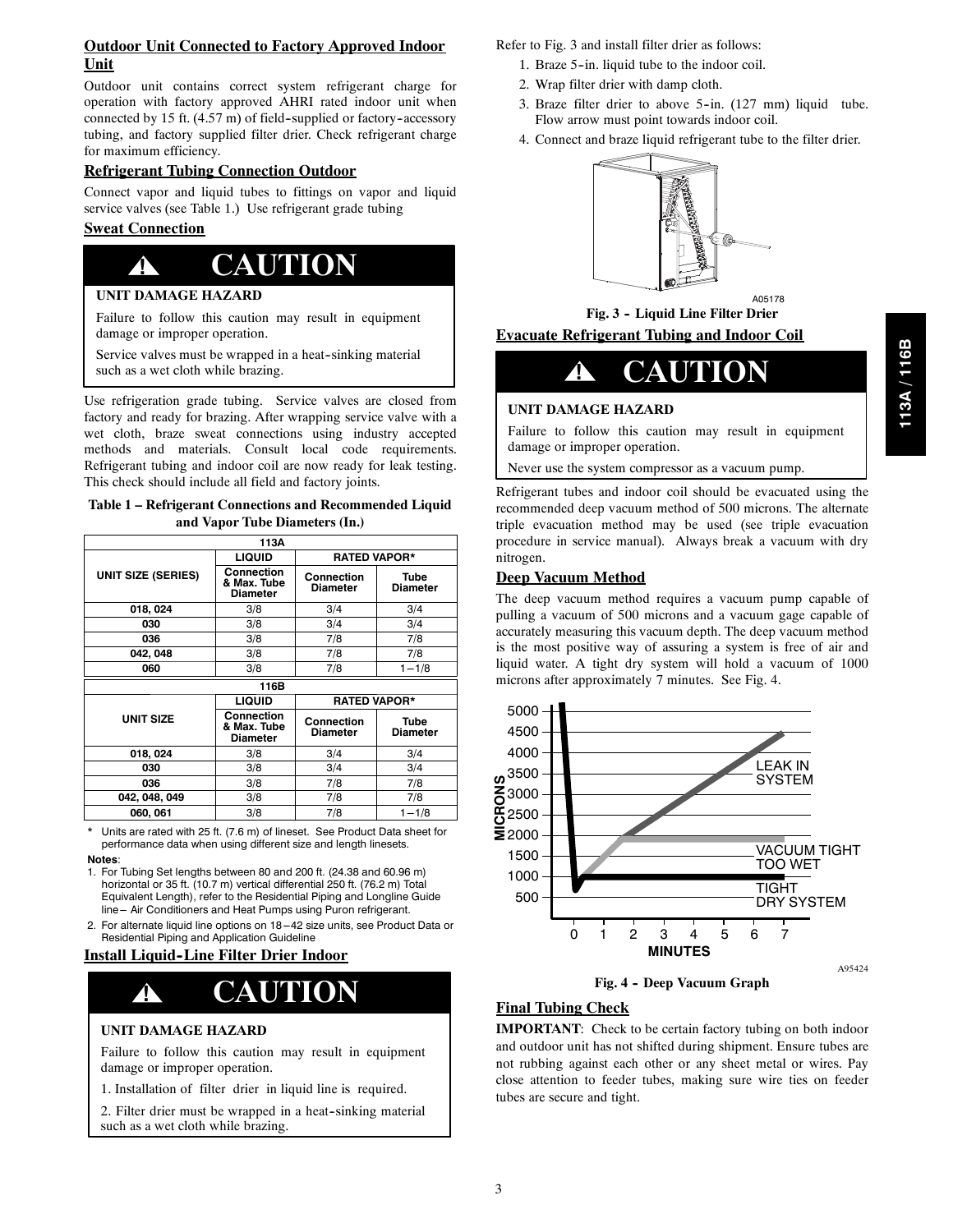### **Installing with Indoor Piston**

#### **Outdoor Unit Connected to Factory Approved Indoor Unit**

Check piston size shipped with indoor unit to see if it matches required indoor piston size. If it does not match, replace indoor piston with correct piston size.

**NOTE**: Correct pistons are shipped with outdoor units in the accessory bag and are only qualified for piston fan coils. Example fan coils with piston: FB4C and FY5B (1.5 through 4 ton)

When changing indoor piston, use a back−up wrench. Hand tighten hex nut, then tighten with wrench 1/2 turn. Do not exceed 30 ft−lbs. The indoor piston contains a Teflon ring (or seal) which is used to seat against the inside of distributor body, and must be installed properly to ensure proper seating. See Fig.

13/16" BRASS HEX NUT TEFLON® SEAL **TEFLON®** RINGS 3/4" BRASS HEX BODY "H" DISTRIBUTOR PISTON RETAINER PISTON



# **! CAUTION**

#### **PRODUCT OPERATION HAZARD**

Failure to follow this caution may result in equipment damage or improper operation.

**Fig. 5 -- Indoor (Cooling) Piston**

If using a TXV in conjunction with a single-phase reciprocating compressor, a compressor start capacitor and relay are required.

#### **Units with Cooling Mode TXV**

Units installed with cooling mode TXV require charging by the subcooling method.

- 1. Operate unit a minimum of 15 minutes before checking charge.
- 2. Measure liquid service valve pressure by attaching an accurate gage to service port.
- 3. Measure liquid line temperature by attaching an accurate thermistor type or electronic thermometer to liquid line near outdoor coil.
- 4. Refer to unit rating plate for required subcooling temperature.
- 5. Refer to Table 2 *Rating Plate (required) Subcooling Temperature*. Find the point where required subcooling temperature intersects measured liquid service valve pressure.
- 6. To obtain required subcooling temperature at a specific liquid line pressure, add refrigerant if liquid line temperature is higher than indicated or reclaim refrigerant if temperature is lower. Allow a tolerance of  $\pm 3^\circ F$  ( $\pm 1.7^\circ C$ ).

#### **Units with Indoor Piston**

Units installed with indoor pistons require charging by the superheat method.

The following procedure is valid when indoor airflow is within  $\pm$  21 percent of its rated CFM.

- 1. Operate unit a minimum of 15 minutes before checking charge.
- 2. Measure suction pressure by attaching an accurate gage to suction valve service port.
- 3. Measure suction temperature by attaching an accurate thermistor type or electronic thermometer to suction line at service valve.
- 4. Measure outdoor air dry bulb temperature with thermometer.
- 5. Measure indoor air (entering indoor coil) wet-bulb temperature with a sling psychrometer.
- 6. Refer to Table 3 Superheat Charging AC Only. Find outdoor temperature and evaporator entering air wet-bulb temperature. At this intersection, note superheat. Where a dash  $(--)$  appears on the table, do not attempt to charge system under these conditions or refrigerant slugging may occur. Charge must be weighted in, adding or removing 0.6 oz/ft of 3/8 liquid line above or below 15 feet (4.6m) respectively.
- 7. Refer to Table 4 *Required Suction-Line Temperature*. Find superheat temperature (from #6 above) and suction pressure. At this intersection, note suction line temperature.
- 8. If unit has a higher suction line temperature than charted temperature, add refrigerant until charted temperature is reached.
- 9. If unit has a lower suction line temperature than charted temperature, reclaim refrigerant until charted temperature is reached.
- 10. When adding refrigerant, charge in liquid form into suction service port using a flow-restricting device.
- 11. If outdoor air temperature or pressure at suction valve changes, charge to new suction line temperature indicated on chart.
- 12. Optimum performance will be achieved when the operating charge produces 10°F suction superheat at suction service valve with 95°F (35°C) outdoor ambient and 80°F (27°C) dry bulb (67°F / 19°C) wet bulb) indoor temperature (DOE "A" test conditions) at rated airflow.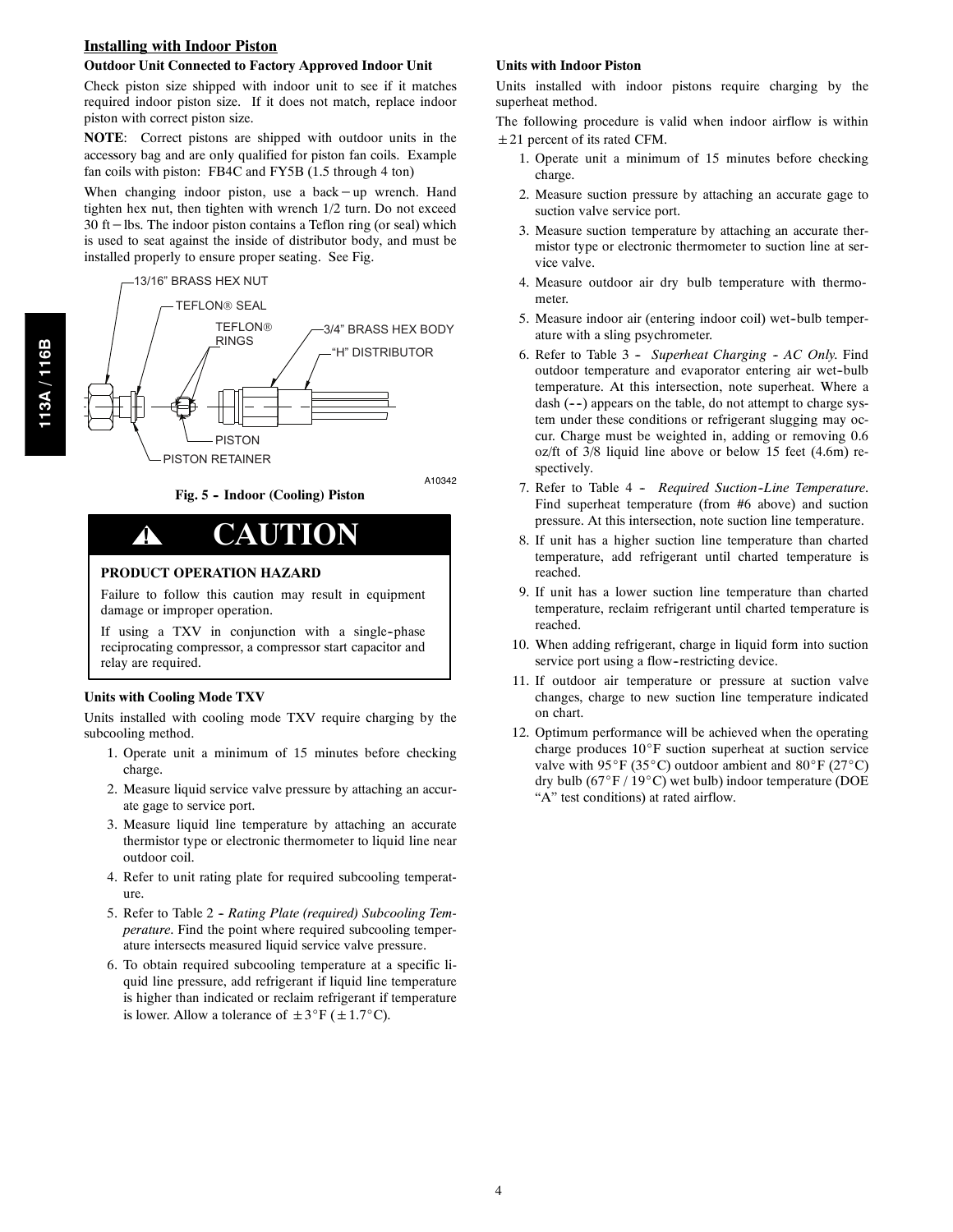| Table 2 - Rating Plate (required) Subcooling Temperatures |  |  |  |  |  |  |
|-----------------------------------------------------------|--|--|--|--|--|--|
|-----------------------------------------------------------|--|--|--|--|--|--|

| <b>Measure</b>         |     |               |           |                |              | R-410A Required Liquid Line Temperature °F (°C) |     |                |     |               |     |               |
|------------------------|-----|---------------|-----------|----------------|--------------|-------------------------------------------------|-----|----------------|-----|---------------|-----|---------------|
| <b>Liquid Pressure</b> | °F  | $(^{\circ}C)$ | $\circ$ F | $(^{\circ}C)$  | $\mathbf{P}$ | $(^{\circ}C)$                                   | °F  | $(^{\circ}C)$  | °F  | $(^{\circ}C)$ | °F  | $(^{\circ}C)$ |
| (psig)                 | 6   | 3             | 8         | $\overline{4}$ | 10           | 6                                               | 12  | $\overline{7}$ | 14  | 8             | 16  | 9             |
| 251                    | 78  | 26            | 76        | 24             | 74           | 23                                              | 72  | 22             | 70  | 21            | 68  | 20            |
| 259                    | 80  | 27            | 78        | 26             | 76           | 24                                              | 74  | 23             | 72  | 22            | 70  | 21            |
| 266                    | 82  | 28            | 80        | 27             | 78           | 26                                              | 76  | 24             | 74  | 23            | 72  | 22            |
| 274                    | 84  | 29            | 82        | 28             | 80           | 27                                              | 78  | 26             | 76  | 24            | 74  | 23            |
| 283                    | 86  | 30            | 84        | 29             | 82           | 28                                              | 80  | 27             | 78  | 26            | 76  | 24            |
| 291                    | 88  | 31            | 86        | 30             | 84           | 29                                              | 82  | 28             | 80  | 27            | 78  | 26            |
| 299                    | 90  | 32            | 88        | 31             | 86           | 30                                              | 84  | 29             | 82  | 28            | 80  | 27            |
| 308                    | 92  | 33            | 90        | 32             | 88           | 31                                              | 86  | 30             | 84  | 29            | 82  | 28            |
| 317                    | 94  | 34            | 92        | 33             | 90           | 32                                              | 88  | 31             | 86  | 30            | 84  | 29            |
| 326                    | 96  | 36            | 94        | 34             | 92           | 33                                              | 90  | 32             | 88  | 31            | 86  | 30            |
| 335                    | 98  | 37            | 96        | 36             | 94           | 34                                              | 92  | 33             | 90  | 32            | 88  | 31            |
| 345                    | 100 | 38            | 98        | 37             | 96           | 36                                              | 94  | 34             | 92  | 33            | 90  | 32            |
| 364                    | 104 | 40            | 102       | 39             | 100          | 38                                              | 98  | 37             | 96  | 36            | 94  | 34            |
| 374                    | 106 | 41            | 104       | 40             | 102          | 39                                              | 100 | 38             | 98  | 37            | 96  | 36            |
| 384                    | 108 | 42            | 106       | 41             | 104          | 40                                              | 102 | 39             | 100 | 38            | 98  | 37            |
| 395                    | 110 | 43            | 108       | 42             | 106          | 41                                              | 104 | 40             | 102 | 39            | 100 | 38            |
| 406                    | 112 | 44            | 110       | 43             | 108          | 42                                              | 106 | 41             | 104 | 40            | 102 | 39            |
| 416                    | 114 | 46            | 112       | 44             | 110          | 43                                              | 108 | 42             | 106 | 41            | 104 | 40            |
| 427                    | 116 | 47            | 114       | 46             | 112          | 44                                              | 110 | 43             | 108 | 42            | 106 | 41            |
| 439                    | 118 | 48            | 116       | 47             | 114          | 46                                              | 112 | 44             | 110 | 43            | 108 | 42            |
| 450                    | 120 | 49            | 118       | 48             | 116          | 47                                              | 114 | 46             | 112 | 44            | 110 | 43            |
| 462                    | 122 | 50            | 120       | 49             | 118          | 48                                              | 116 | 47             | 114 | 46            | 112 | 44            |
| 474                    | 124 | 51            | 122       | 50             | 120          | 49                                              | 118 | 48             | 116 | 47            | 114 | 46            |

Table 3 – Superheat Charging - AC Only

|                          |                | <b>EVAPORATOR ENTERING AIR TEMPERATURE (°F WB)</b> |                   |                   |    |    |                               |                          |    |    |    |    |    |    |
|--------------------------|----------------|----------------------------------------------------|-------------------|-------------------|----|----|-------------------------------|--------------------------|----|----|----|----|----|----|
| <b>OUTDOOR TEMP (°F)</b> | 50             | 52                                                 | 54                | 56                | 58 | 60 | 62                            | 64                       | 67 | 68 | 70 | 72 | 74 | 76 |
| 55                       | 9              | 12                                                 | 14                | 17                | 20 | 23 | 26                            | 29                       | 32 | 35 | 37 | 40 | 42 | 45 |
| 60                       | $\overline{7}$ | 10                                                 | 12                | 15                | 18 | 21 | 24                            | 27                       | 30 | 33 | 35 | 38 | 40 | 43 |
| 65                       |                | 6                                                  | 10                | 13                | 16 | 19 | 21                            | 24                       | 27 | 30 | 33 | 36 | 38 | 41 |
| 70                       |                |                                                    | $\overline{7}$    | 10                | 13 | 16 | 19                            | 21                       | 24 | 27 | 30 | 33 | 36 | 39 |
| 75                       |                |                                                    | $\hspace{0.05cm}$ | 6                 | 9  | 12 | 15                            | 18                       | 21 | 24 | 28 | 31 | 34 | 37 |
| 80                       |                |                                                    |                   |                   | 5  | 8  | 12                            | 15                       | 18 | 21 | 25 | 28 | 31 | 35 |
| 85                       |                |                                                    | $\hspace{0.05cm}$ |                   |    |    | 8                             | 11                       | 15 | 19 | 22 | 26 | 30 | 33 |
| 90                       |                | $\overbrace{\phantom{12332}}$                      | $\hspace{0.05cm}$ | $\hspace{0.05cm}$ |    |    | 5                             | 9                        | 13 | 16 | 20 | 24 | 27 | 31 |
| 95                       |                |                                                    | $\hspace{0.05cm}$ |                   | __ |    | $\overbrace{\phantom{13333}}$ | 6                        | 10 | 14 | 18 | 22 | 25 | 29 |
| 100                      |                |                                                    | $\hspace{0.05cm}$ |                   |    |    |                               |                          | 8  | 12 | 15 | 20 | 23 | 27 |
| 105                      | _              |                                                    |                   |                   |    |    |                               |                          | 5  | 9  | 13 | 17 | 22 | 26 |
| 110                      |                |                                                    |                   |                   | _  | __ | --                            | $\overline{\phantom{a}}$ |    | 6  | 11 | 15 | 20 | 25 |
| 115                      |                |                                                    |                   |                   |    |    |                               |                          |    |    | 8  | 14 | 18 | 23 |

\*Optimum performance point, 95°F (35°C) outdoor ambient and (80°F / 27°C dry bulb), (67°F / 19°C wet bulb) indoor conditions. (DOE A Test Conditions)<br>Where a dash ( – –) appears do not attempt to charge system under these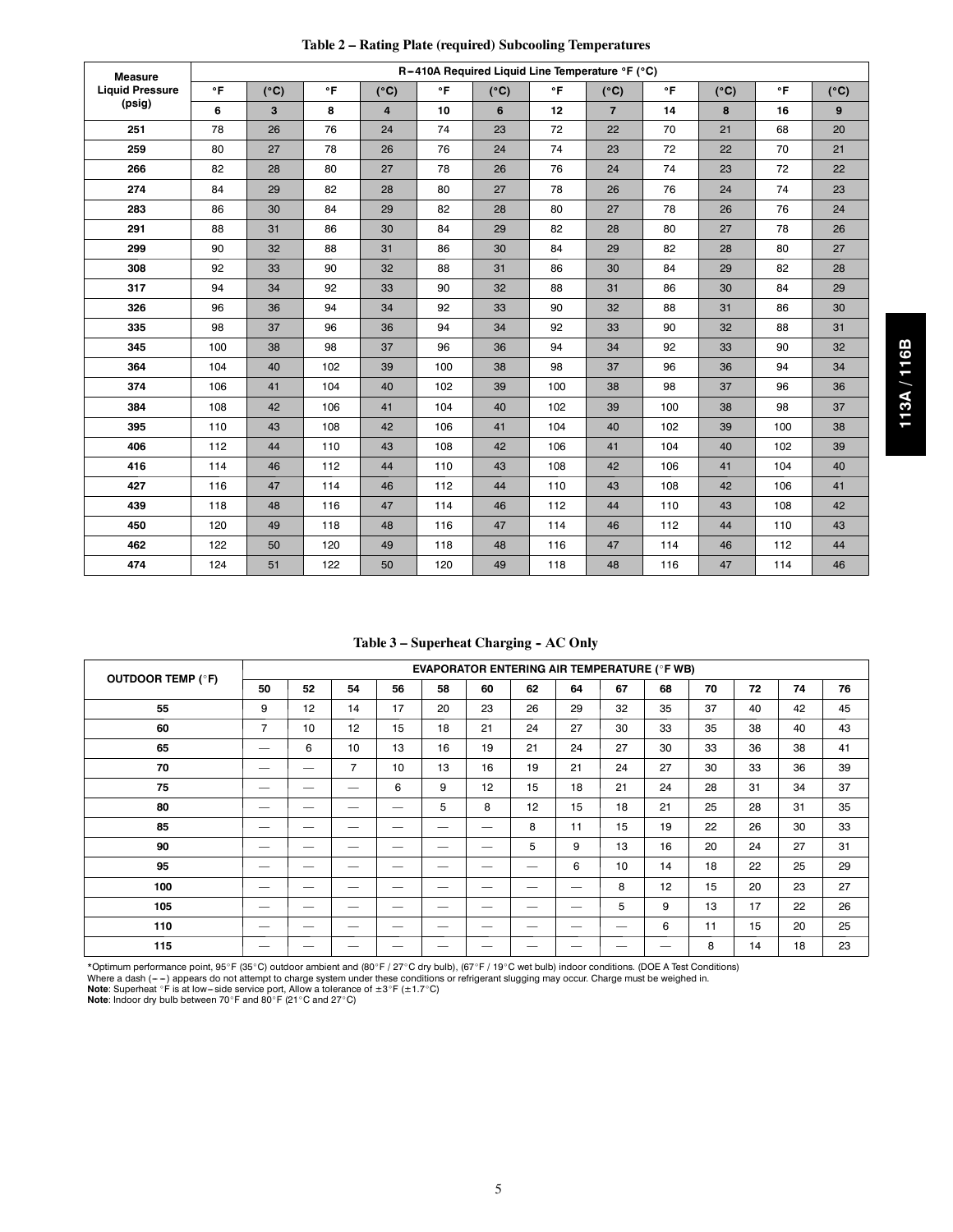| Table 4 – Required Suction-Line Temperature |  |  |
|---------------------------------------------|--|--|
|---------------------------------------------|--|--|

|                            | SUCTION PRESSURE AT SERVICE PORT (PSIG) |       |       |       |     |       |       |       |       |
|----------------------------|-----------------------------------------|-------|-------|-------|-----|-------|-------|-------|-------|
| <b>SUPERHEAT TEMP (°F)</b> | 107.8                                   | 112.2 | 116.8 | 121.2 | 126 | 130.8 | 138.8 | 140.8 | 145.8 |
| $\mathbf 0$                | 35                                      | 37    | 39    | 41    | 43  | 45    | 47    | 49    | 51    |
| $\mathbf{2}$               | 37                                      | 39    | 41    | 43    | 45  | 47    | 49    | 51    | 53    |
| 4                          | 39                                      | 41    | 43    | 45    | 47  | 49    | 51    | 53    | 55    |
| 6                          | 41                                      | 43    | 45    | 47    | 49  | 51    | 53    | 55    | 57    |
| 8                          | 43                                      | 45    | 47    | 49    | 51  | 53    | 55    | 57    | 59    |
| 10                         | 45                                      | 47    | 49    | 51    | 53  | 55    | 57    | 59    | 61    |
| 12                         | 47                                      | 49    | 51    | 53    | 55  | 57    | 59    | 61    | 63    |
| 14                         | 49                                      | 51    | 53    | 55    | 57  | 59    | 61    | 63    | 65    |
| 16                         | 51                                      | 53    | 55    | 57    | 59  | 61    | 63    | 65    | 67    |
| 18                         | 53                                      | 55    | 57    | 59    | 61  | 63    | 65    | 67    | 69    |
| 20                         | 55                                      | 57    | 59    | 61    | 63  | 65    | 67    | 69    | 71    |
| 22                         | 57                                      | 59    | 61    | 63    | 65  | 67    | 69    | 71    | 73    |
| 24                         | 59                                      | 61    | 63    | 65    | 67  | 69    | 71    | 73    | 75    |
| 26                         | 61                                      | 63    | 65    | 67    | 69  | 71    | 73    | 75    | 77    |
| 28                         | 63                                      | 65    | 67    | 69    | 71  | 73    | 75    | 77    | 79    |
| 30                         | 65                                      | 67    | 69    | 71    | 73  | 75    | 77    | 79    | 81    |
| 32                         | 67                                      | 69    | 71    | 73    | 75  | 77    | 79    | 81    | 83    |
| 34                         | 69                                      | 71    | 73    | 75    | 77  | 79    | 81    | 83    | 85    |
| 36                         | 71                                      | 73    | 75    | 77    | 79  | 81    | 83    | 85    | 87    |
| 38                         | 73                                      | 75    | 77    | 79    | 81  | 83    | 85    | 87    | 89    |
| 40                         | 75                                      | 77    | 79    | 81    | 83  | 85    | 87    | 89    | 91    |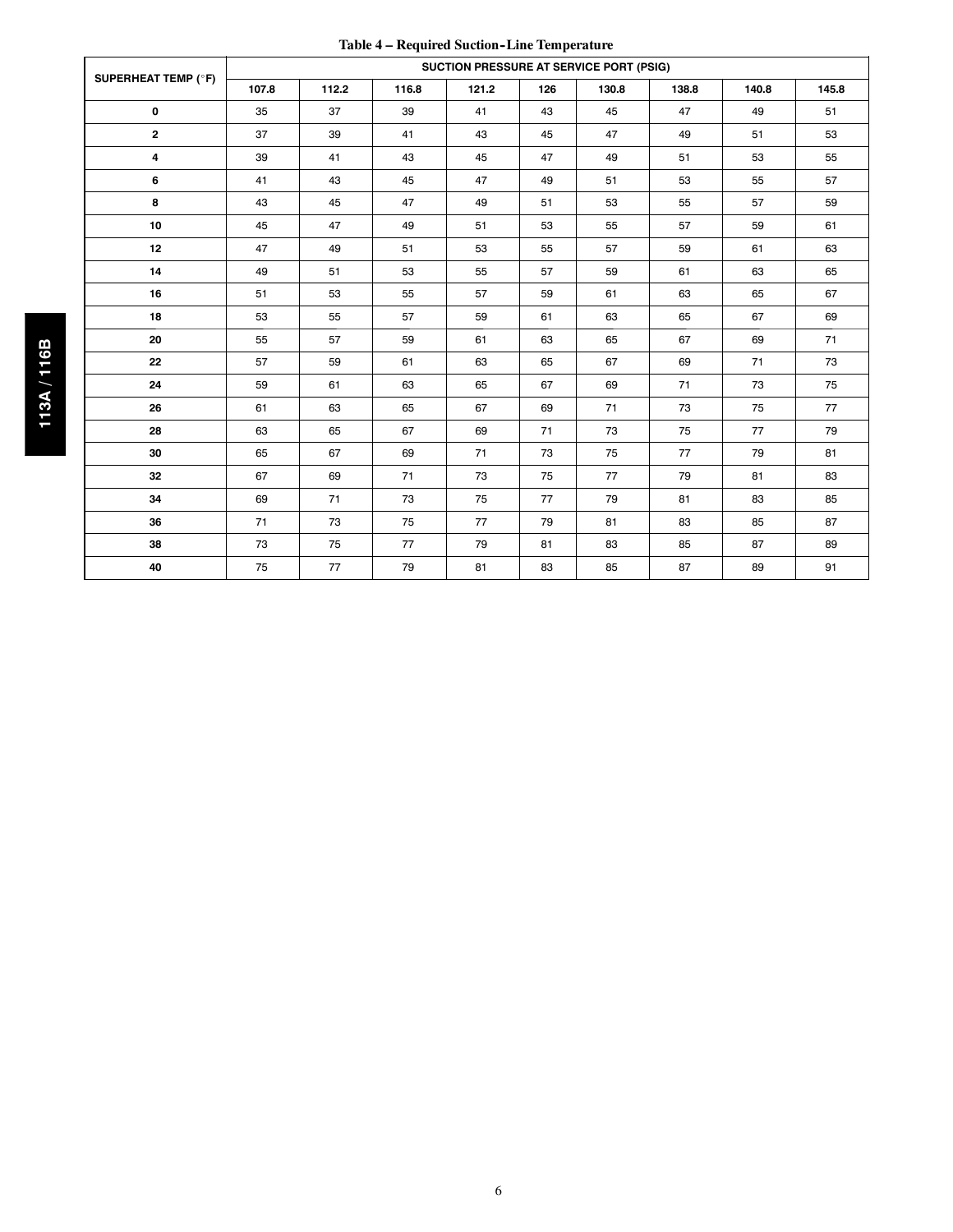# **Make Electrical Connections**

Be sure field wiring complies with local and national fire, safety, and electrical codes, and voltage to system is within limits shown on unit rating plate. Contact local power company for correction of improper voltage. See unit rating plate for recommended circuit protection device.

**NOTE**: Operation of unit on improper line voltage constitutes abuse and could affect unit reliability. See unit rating plate. Do not install unit in system where voltage may fluctuate above or below permissible limits.

**NOTE**: Use copper wire only between disconnect switch and unit.

**NOTE**: Install branch circuit disconnect of adequate size per NEC to handle unit starting current. Locate disconnect within sight from and readily accessible from unit, per Section 440-14 of NEC.

#### **Route Ground and Power Wires**

Remove access panel to gain access to unit wiring. Extend wires from disconnect through power wiring hole provided and into unit control box.

# **! WARNING**

### **ELECTRICAL SHOCK HAZARD**

Failure to follow this warning could result in personal injury or death.

The unit cabinet must have an uninterrupted or unbroken ground to minimize personal injury if an electrical fault should occur. The ground may consist of electrical wire or metal conduit when installed in accordance with existing electrical codes.

#### **Connect Ground and Power Wires**

Connect ground wire to ground connection in control box for safety. Connect power wiring to contactor as shown in Fig. 5.



Fig. 6 - Line Connections

#### **Connect Control Wiring**

Route 24-v control wires through control wiring grommet and connect leads to control wiring (See Fig. 7). Refer to Installation Instructions packaged with thermostat.

Use No. 18 AWG color-coded, insulated  $(35^{\circ}C$  minimum) wire. If thermostat is located more than 100 ft. (30.48 m) from unit, as measured along the control voltage wires, use No. 16 AWG color--coded wire to avoid excessive voltage drop.

All wiring must be NEC Class 1 and must be separated from incoming power leads.

Use furnace transformer, fan coil transformer, or accessory transformer for control power, 24v/40va minimum.

**NOTE**: Use of available 24v accessories may exceed the minimum 40va power requirement. Determine total transformer loading and increase the transformer capacity or split the load with an accessory transformer as required.

# **Final Wiring Check**

**IMPORTANT**: Check factory wiring and field wire connections to ensure terminations are secured properly. Check wire routing to ensure wires are not in contact with tubing, sheet metal, etc.

#### **Compressor Crankcase Heater**

When equipped with a crankcase heater, furnish power to heater a minimum of 24 hr before starting unit. To furnish power to heater only, set thermostat to OFF and close electrical disconnect to outdoor unit.

A crankcase heater is required if refrigerant tubing is longer than 80 ft. (24.38 m). Refer to the Residential Piping and Longline Guideline and Service Manual Longline Section-Residential Split-System Air Conditioners and Heat Pumps.

# **Install Electrical Accessories**

Refer to the individual instructions packaged with kits or accessories when installing.

# **Start-Up**



#### **UNIT OPERATION AND SAFETY HAZARD**

Failure to follow this caution may result in personal injury, equipment damage or improper operation.

- Do not overcharge system with refrigerant.
- Do not operate unit in a vacuum or at negative pressure.
- Compressor dome temperatures may be hot.



# **PERSONAL INJURY HAZARD**

Failure to follow this caution may result in personal injury.

Wear safety glasses, protective clothing, and gloves when handling refrigerant and observe the following:

• Front seating service valves are equipped with Schrader valves.

#### **Follow these steps to properly start up system:**

- 1. After system is evacuated, fully open liquid and vapor service valves.
- 2. Unit is shipped with valve stem(s) front seated (closed) and caps installed. Replace stem caps after system is opened to refrigerant flow. Replace caps finger-tight and tighten with wrench an additional 1/12 turn.
- 3. Close electrical disconnects to energize system.
- 4. Set room thermostat at desired temperature. Be sure set point is below indoor ambient temperature.
- 5. Set room thermostat to COOL and fan control to ON or AUTO mode, as desired. Operate unit for 15 minutes. Check system refrigerant charge.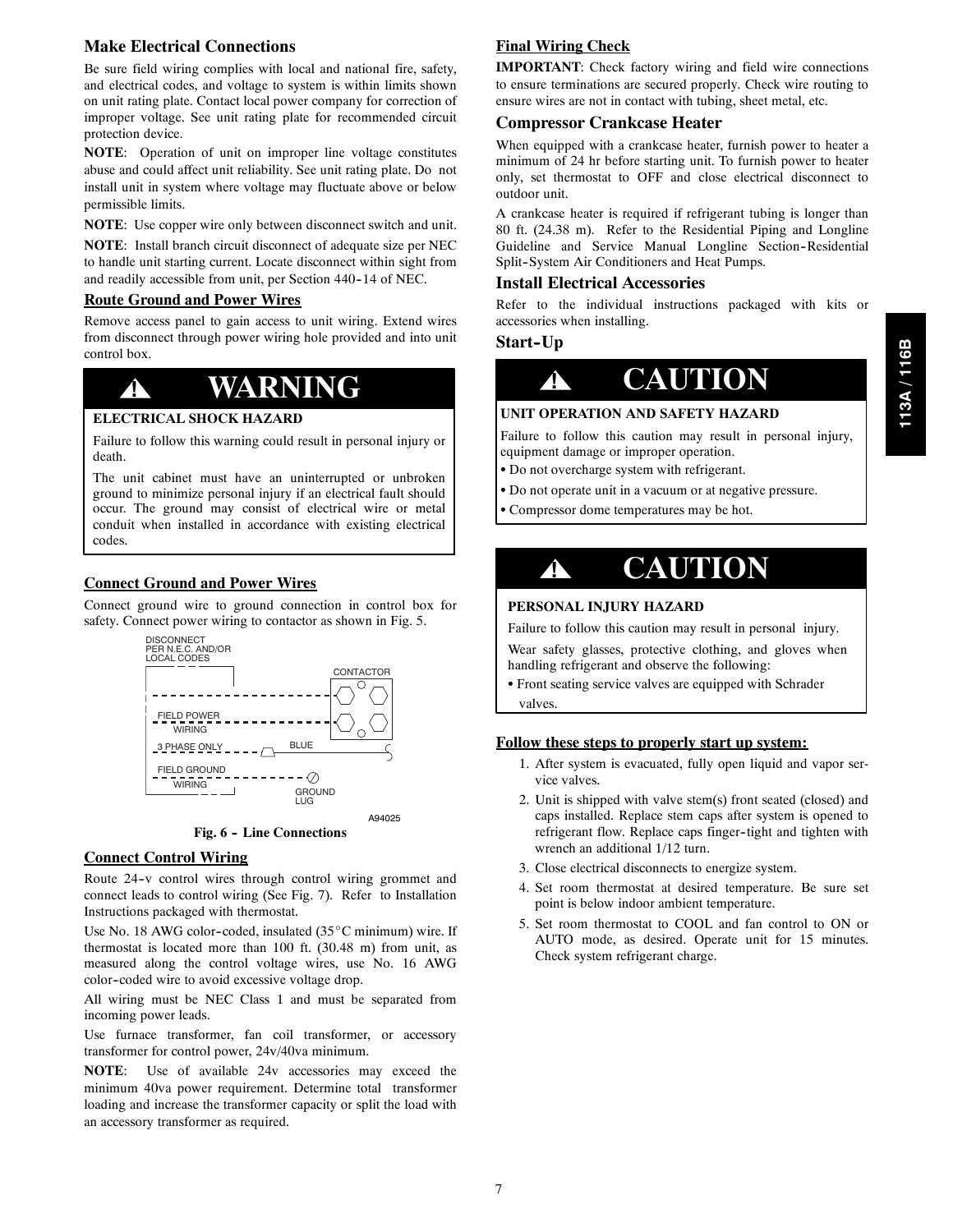### **3--Phase Monitor**

In 3--phase units a small circuit board is factory installed to monitor line voltage. A small led will flash if a phase problem exists. See code descriptions on monitor. If LED is flashing, disconnect power to unit and interchange 2 field-wiring leads on unit contactor.



**Fig. 7 -- 3--Phase Monitor Control (Applies to 3--Phase Units Only)**

| Table 5 – Three-Phase Monitor LED Indicators |  |  |  |  |
|----------------------------------------------|--|--|--|--|
|----------------------------------------------|--|--|--|--|

| LED             | <b>STATUS</b>                    |
|-----------------|----------------------------------|
| OFF             | No call for compressor operation |
| <b>FLASHING</b> | Reversed phase                   |
| OΝ              | Normal                           |

# **! CAUTION**

#### **UNIT DAMAGE HAZARD**

Failure to follow this caution may result in equipment damage or improper operation.

Ensure compressor rotation is correct.

- 3-phase scroll compressors are rotation sensitive.
- A flash LED on phase monitor indicates reverse rotation. (See Table 3)

This will not allow contractor to be energized.

• Disconnect power to unit and interchange 2 field-wiring

leads on unit contactor.

#### **Sequence of Operation**

Turn on power to indoor and outdoor units. Transformer is energized.

On a call for cooling, thermostat makes circuits R-Y and R-G. Circuit R-Y energizes contactor, starting outdoor fan motor and compressor circuit. R-G energizes indoor unit blower relay, starting indoor blower motor on high speed.

When thermostat is satisfied, its contacts open, de-energizing contactor and blower relay. Compressor and motors stop.

If indoor unit is equipped with a time-delay relay circuit, the indoor blower will run an additional 90 seconds to increase system efficiency.

### **Check Charge**

Factory charge amount and desired subcooling are shown on unit rating plate. Charging method is shown on information plate inside unit. To properly check or adjust charge, conditions must be favorable for subcooling charging. Favorable conditions exist when the outdoor temperature is between  $70^\circ$ F and  $100^\circ$ F  $(21.11^{\circ}$ C and 37.78 $^{\circ}$ C), and the indoor temperature is between  $70^\circ$ F and  $80^\circ$ F (21.11<sup>o</sup>C and 26.67<sup>o</sup>C). Follow the procedure below:

Unit is factory charged for 15ft (4.57 m) of lineset. Adjust charge by adding or removing 0.6 oz/ft of 3/8 liquid line above or below 15ft (4.57 m) respectively.

For standard refrigerant line lengths (80 ft/24.38 m or less), allow system to operate in cooling mode at least 15 minutes. If conditions are favorable, check system charge by subcooling method. If any adjustment is necessary, adjust charge slowly and allow system to operate for 15 minutes to stabilize before declaring a properly charged system.

If the indoor temperature is above 80 $\degree$ F (26.67 $\degree$ C), and the outdoor temperature is in the favorable range, adjust system charge by weight based on line length and allow the indoor temperature to drop to  $80^\circ$ F (26.67 $^\circ$ C) before attempting to check system charge by subcooling method as described above.

If the indoor temperature is below  $70^\circ$ F (21.11<sup>o</sup>C), or the outdoor temperature is not in the favorable range, adjust charge for line set length above or below 15ft (4.57 m) only. Charge level should then be appropriate for the system to achieve rated capacity. The charge level could then be checked at another time when the both indoor and outdoor temperatures are in a more favorable range.

**NOTE**: If line length is beyond 80 ft (24.38 m) or greater than 20 ft (6.10 m) vertical separation, See Long Line Guideline for special charging requirements.

#### **Final Checks**

**IMPORTANT**: Before leaving job, be sure to do the following:

- 1. Ensure that all wiring is routed away from tubing and sheet metal edges to prevent rub-through or wire pinching.
- 2. Ensure that all wiring and tubing is secure in unit before adding panels and covers. Securely fasten all panels and covers.
- 3. Tighten service valve stem caps to  $1/12$ -turn past finger tight.
- 4. Leave Owner's Manual with owner. Explain system operation and periodic maintenance requirements outlined in manual.
- 5. Fill out Dealer Installation Checklist and place in customer file.

### **CARE AND MAINTENANCE**

For continuing high performance and to minimize possible equipment failure, periodic maintenance must be performed on this equipment.

Frequency of maintenance may vary depending upon geographic areas, such as coastal applications. See Owner's Manual for information.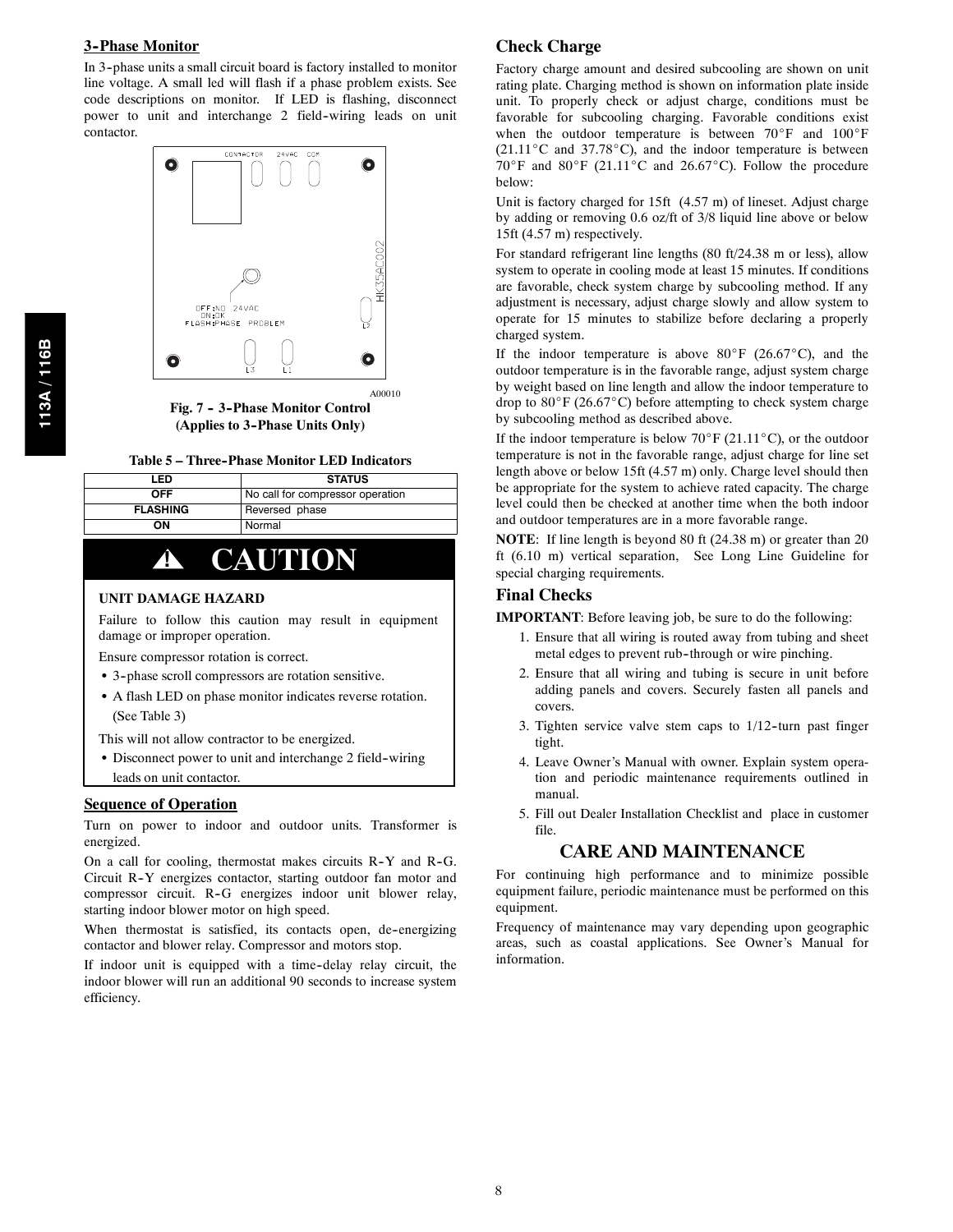#### **Table 6 – Accessory Usage**

| <b>ACCESSORY</b>                                         | <b>REQUIRED FOR LOW-AMBIENT</b><br><b>COOLING APPLICATIONS</b><br>(Below 55°F/12.8°C) | <b>REQUIRED FOR LONG LINE</b><br><b>APPLICATIONS*</b> | <b>REQUIRED FOR</b><br><b>SEA COAST</b><br><b>APPLICATIONS</b><br>(Within 2 miles/3.22 km) |
|----------------------------------------------------------|---------------------------------------------------------------------------------------|-------------------------------------------------------|--------------------------------------------------------------------------------------------|
| <b>Ball Bearing Fan Motor</b>                            | Yest                                                                                  | <b>No</b>                                             | No                                                                                         |
| <b>Compressor Start Assist Capacitor and Relay</b>       | Yes                                                                                   | Yes                                                   | No                                                                                         |
| <b>Crankcase Heater</b>                                  | Yes                                                                                   | Yes                                                   | No                                                                                         |
| <b>Evaporator Freeze Thermostat</b>                      | Yes                                                                                   | <b>No</b>                                             | No                                                                                         |
| Hard Shut-Off TXV                                        | Yes                                                                                   | Yes                                                   | Yes                                                                                        |
| <b>Liquid Line Solenoid Valve</b>                        | No                                                                                    | <b>No</b>                                             | No                                                                                         |
| Motor Master <sup>®</sup> or Low-ambient Pressure Switch | Yes                                                                                   | <b>No</b>                                             | No                                                                                         |
| <b>Support Feet</b>                                      | Recommended                                                                           | <b>No</b>                                             | Recommended                                                                                |
| <b>Winter Start Control</b>                              | Yes                                                                                   | No                                                    | No                                                                                         |

\* For tubing line sets between 80 and 200 ft. (24.38 and 60.96 m) and/or 35 ft. (10.7 m) vertical differential, refer to Residential Piping and Longline Guideline.  $\dagger$  Additional requirement for Low-Ambient Controller (full modulation feature) MotorMaster® Control.







**for specific unit combinations)**